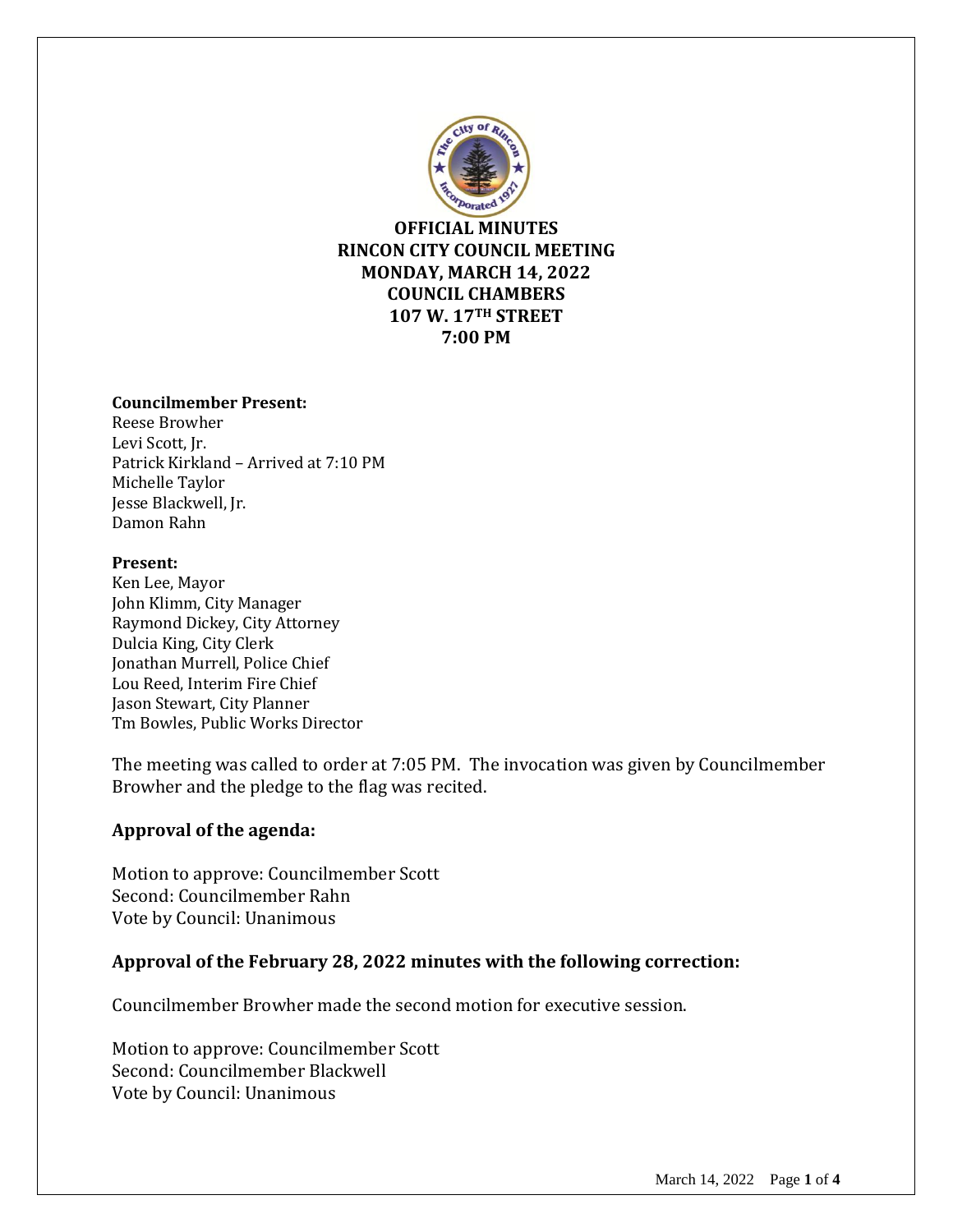## **Approval of the March 7, 2022 minutes:**

Motion to approve: Councilmember Blackwell Second: Councilmember Taylor Vote by Council: 5 yes votes, Councilmember Scott abstained

## **New Business:**

## **1. Request to approve the audit engagement letter with Caines, Hodges, and Company, P.C., for the 2021 City Audit in the amount of \$24,700.00.**

Mr. Klimm said we are required to do an audit every year. The cost is within bounds of fees that like cities are paying.

Motion to approve: Councilmember Scott Second: Councilmember Blackwell Vote by Council: Unanimous

## **2. Request approval to purchase 12 Tasers from Axon Enterprise, Inc. in the amount of \$32,115.13. LI #320.3200.542528**

Chief Murrell said they would like to purchase 12 Tasers and will get a trade in value for the old ones.

Motion to approve: Councilmember Taylor Second: Councilmember Scott Vote by Council: Unanimous

## **3. Request approval to encumber the budgeted capital expenditures from year 2021.**

Mr. Klimm said each year for the last three years we have requested Council to encumber funds from previous year's budget so that we don't have multi appropriations for each project. These projects were already approved last year. The amount of the encumbrance is \$1,896,702.78. Councilmember Taylor asked where we are on the water lines. Mr. Klimm said Alec Metzger will give an update at the next meeting. Councilmember Scott thanked Mr. Klimm for keeping up with this.

Motion to approve: Councilmember Scott Second: Councilmember Kirkland Vote by Council: Unanimous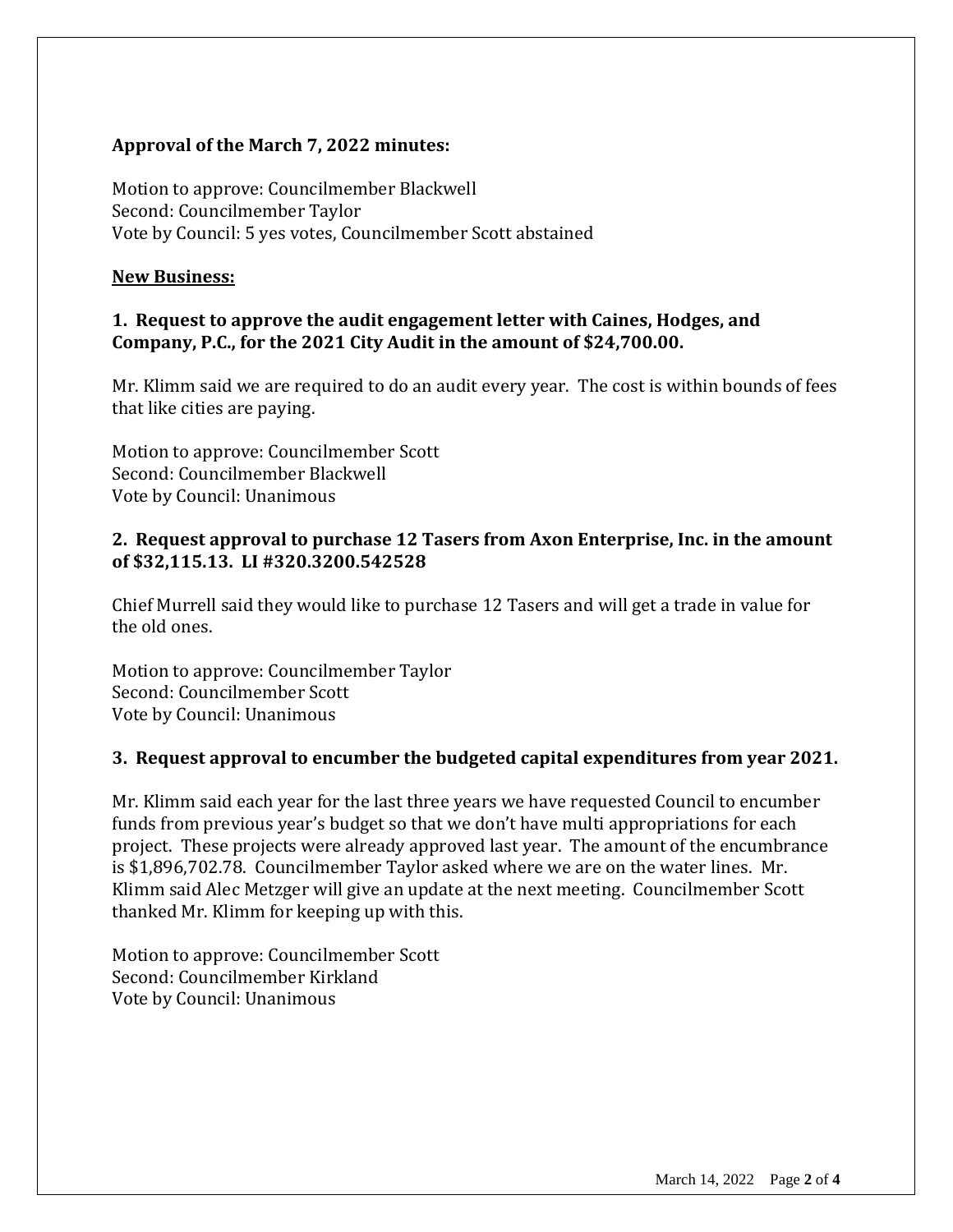## **4. Discussion of an appointment of a City of Rincon representative to the Effingham County Industrial Development Authority Board.**

Councilmember Scott said he thinks it is important that we have someone there that will keep us informed with the growth coming and nominated Paul Wendelken. Councilmember Kirkland said Mr. Wendelken has a lot of the history and is a business owner in the City. Councilmember Rahn said he has been asked by the IDA Board to nominate Jody Jones and recommended we invite both in to speak to Council. Councilmember Browher seconded Councilmember Scott's motion. Councilmember Browher said he has worked with Mr. Wendelken and feels that he will represent the City well. Councilmember Kirkland said he definitely loves the City. Councilmember Blackwell said he thinks Mr. Wendelken will be a great representative for the City of Rincon.

Motion to approve: Councilmember Scott Second: Councilmember Browher Vote by Council: 5 yes votes, Councilmember Rahn abstained

# **5. Administrative Reports:**

**City Manager** – Mr. Klimm informed Council that he had a staff meeting last week. They discussed several items relating to the law with Attorney Dickey present and talked about the survey results. He challenged department heads to look at the results and to respond back to him on how they can improve numbers. He will form an employee working group with representatives from major departments and will work closely with them; Mr. Klimm informed Council that he attended the City/County Managers Association meeting; they had workshops on LOST negotiations and federal infrastructure. Funding is coming and we need to position ourselves and make sure we are ready. Mr. Klimm said he attended a workshop on community surveys, we are at a pivotal point with growth, and a survey might be timely and worthwhile.

Councilmember Kirkland asked about the comments from the employee survey, Mr. Klimm said he will get a copy to Council; Councilmember Rahn asked how do you expect to be proactive. Mr. Klimm said we could do engineering work up front so that we would be ready, without the basic work we will not even be ready; Councilmember Browher said a lot of subdivisions that we have taken the streets, the streets are starting to break down and that will not be a cheap venture; Councilmember Taylor said we need to have workshop to set priorities; Councilmember Scott mentioned electric vehicle charging systems, we need to try and get ahead of that.

Mr. Klimm said we received a nice letter about the Fire Department and read the letter.

**City Engineer** – Alec Metzger said they have started back up on Middleground Road from 6th Street to Highway 21. Councilmember Kirkland asked about a list of 2022 projects, Mr. Klimm said Mr. Metzger will give an update of projects at the next meeting.